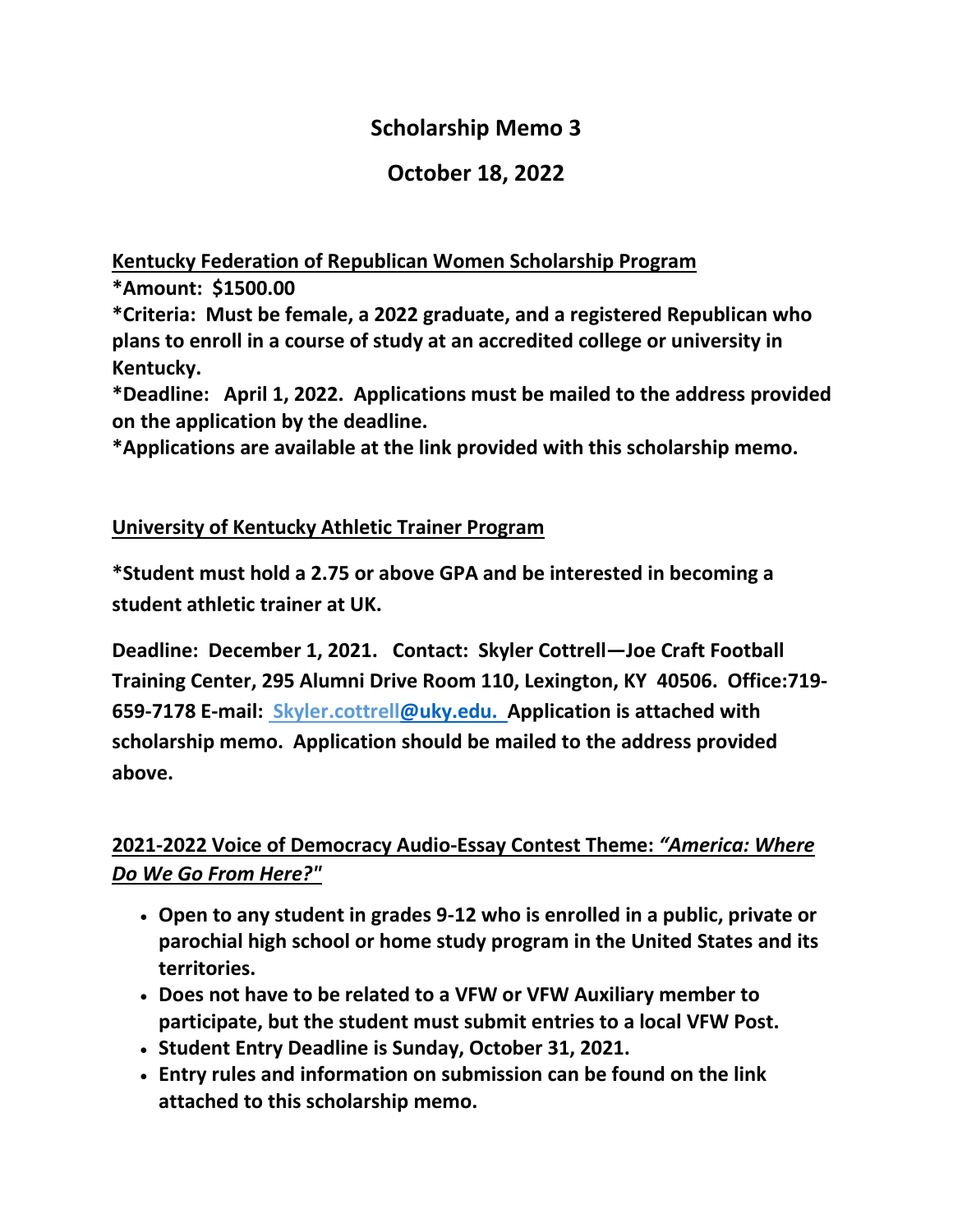## **Lincoln Memorial Blue & Gray Day**

- **LMU will be hosting a Blue & Gray Day for our high school Juniors and Seniors on November 5th from 8 to Noon. Students can come meet current & future Railsplitters, hands-on mini-college courses to experience, experience life as a Railsplitter, and learn about the application process!**
- **Student can use this link to register: [https://lmuevents.secure.force.com/events/targetX\\_eventsb\\_\\_events#/e](https://lmuevents.secure.force.com/events/targetX_eventsb__events#/esr?eid=a0z4w00000NMjwTAAT) [sr?eid=a0z4w00000NMjwTAAT](https://lmuevents.secure.force.com/events/targetX_eventsb__events#/esr?eid=a0z4w00000NMjwTAAT)**

### **Radon Video Contest**

**The Kentucky State Radon Program is sponsoring a Radon Video Contest in addition to its Radon Poster Contest to help spread awareness of radon. By promoting this contest, the KY radon program hopes to encourage Kentucky's youth to think innovatively in using their acquired media skills to produce creative content that promotes radon education and radon testing.** 

**Participants for this contest must be between youth ages 14-18 to be eligible. Winners will be receiving scholarship prizes. Deadline: December 1, 2021.**

**Specific instructions and contest information can be found at the link provided with this scholarship memo. All submissions must be made by the deadline to the address provided on the scholarship link.**

### **KHEAA Outreach Opportunities**

**KHEAA continues hosting social media outreach KHEAA Outreach will continue to provide live help this fall via Facebook and Twitter.** 

**The schedule is:**